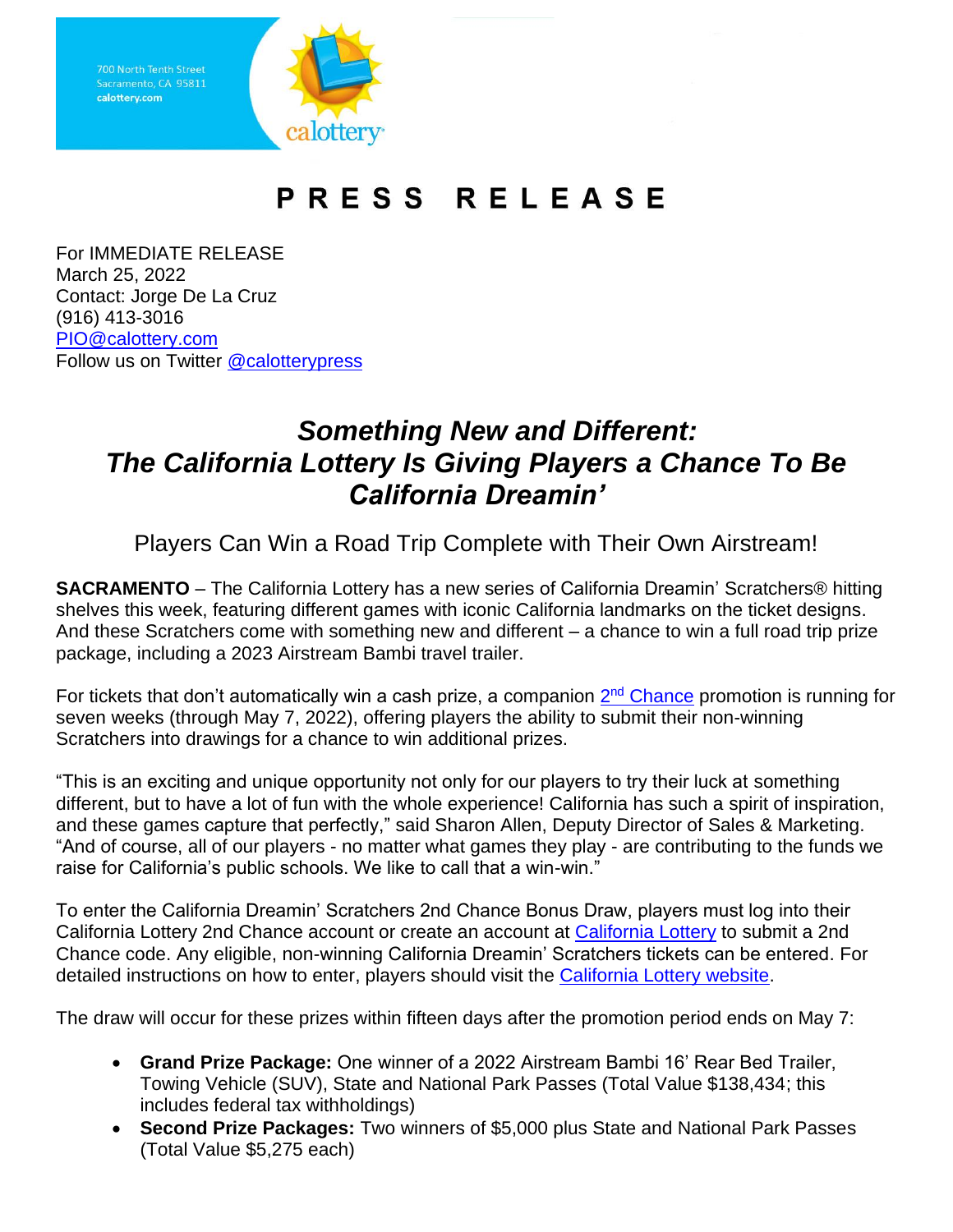• **Third Prize Packages:** 25 winners of State and National Park Passes (Total Value \$275 each)

The last time the California Lottery featured a similar promotion with a vehicle giveaway was in the summer of 2016, when one lucky player won a Ford Fusion Hybrid.

Players can find the California Dreamin' Scratchers at any of the Lottery's more than [23,000 retail](https://www.calottery.com/Where-To-Play)  [partner stores.](https://www.calottery.com/Where-To-Play)

For more information and a complete list of the official rules, visit our website [here.](https://www.calottery.com/promotions)

###

*The California Lottery reserves the right to modify or terminate this program at any time. In the event of a conflict, these Official Rules supersede any applicable general rules or advertisements of the California Lottery. Airstream, Inc., California Department of Parks and Recreation, and the National Park Service are not sponsors or co-sponsors of this promotion. Park passes were not donated for this promotion.*

*The California Lottery's mission is to provide supplemental funding to California public schools, including kindergarten and grades 1-12, community colleges, the California State University, the University of California, and other California public educational entities. The funds the Lottery transferred to public education totaled more than \$1.8 billion for fiscal year 2020-21, which amounted to a modest percentage of education's overall budget. However, this funding is largely nondiscretionary, meaning schools can use this for important, yet unfunded instructional programs they would otherwise not afford. During the same period, the Lottery generated almost \$8.4 billion in sales, more than 95% of which went back to the community in the form of prize payments, retailer commissions and bonuses, and contributions to education. The California Lottery urges its customers to play responsibly. Problem gambling resources are available to anyone at 1-800-GAMBLER*

*[www.calottery.com](http://www.calottery.com/)*